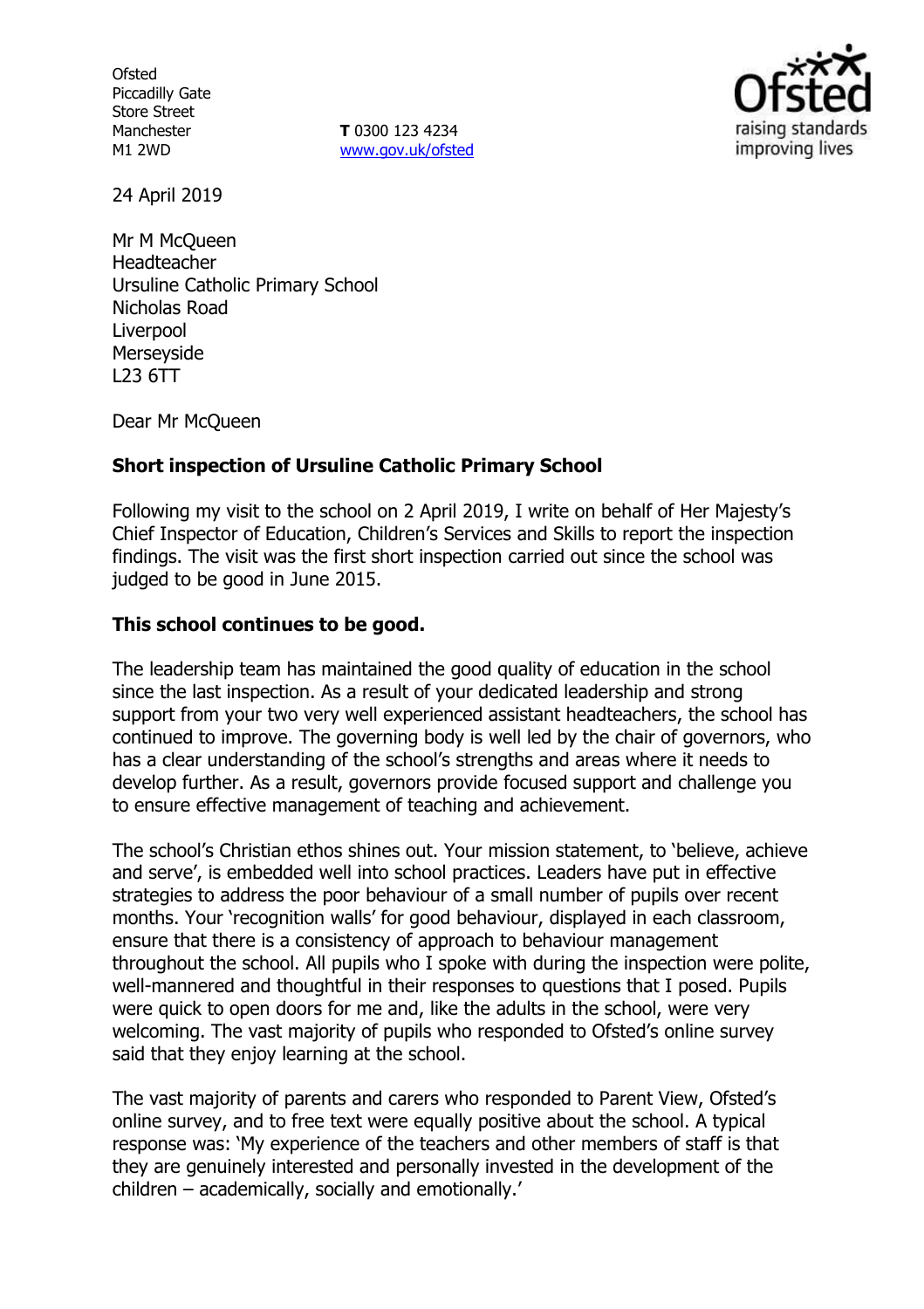

At the last inspection, you were asked to ensure that children in early years have more opportunities to write independently. Leaders have been highly effective in addressing this issue. Children in the Reception Year enjoy a wide range of opportunities to write, both indoors and in their outdoor area and across a wide range of subjects. During the inspection, children created blueprints of models that they had built in the construction area. Such activities greatly support the children's early writing skills. As a result of leaders' focus in this area, the number of children achieving their early learning goal in writing has increased over the last three years.

You were also asked to ensure that the teaching of spelling, grammar and punctuation is consistent across the school. Once again, leaders have been effective in ensuring that this has been done. Teachers plan lessons carefully, with a focus on developing pupils' skills in these areas. In 2018, published performance information showed that the number of pupils achieving at the expected standard in grammar, punctuation and spelling by the end of key stage 2 was above that seen nationally and has increased considerably over time.

Additionally, inspectors asked leaders to ensure that pupils have regular opportunities to practise their writing skills by undertaking longer pieces of written work in literacy lessons and when they write in other subjects. Teachers have developed provision effectively for pupils in this area. During the inspection, I looked at a broad range of books which showed that pupils now have many opportunities to write at length. For example, in Year 4, pupils produced a detailed and extended piece of writing in their history books about Romulus and Remus. Your school's most recent published performance information at the end of Year 6 shows that the number of pupils who achieved at the expected standard was above that seen nationally.

The final area which inspectors asked leaders to address was the closing of the remaining gaps between the achievement of disadvantaged pupils and that of other pupils nationally. I have reported on this in detail as part of the inspection findings.

### **Safeguarding is effective.**

The leadership team has ensured that all safeguarding arrangements are fit for purpose. Your school site is safe and secure, the identity of visitors is closely checked and a leaflet on the school's procedures to keep both adults and children safe is available to visitors on entry. Pupils understand the purpose of the coloured identity badges that visitors wear when they visit the school. They know that this system has been designed to keep them safe.

Leaders and governors make thorough checks when recruiting new members of staff. The school's record of checks for staff on appointment is detailed and kept up to date. Leaders audit the school's procedures to keep pupils safe and ensure that any actions identified are addressed.

Pupils spoken with during the inspection understood how to keep themselves safe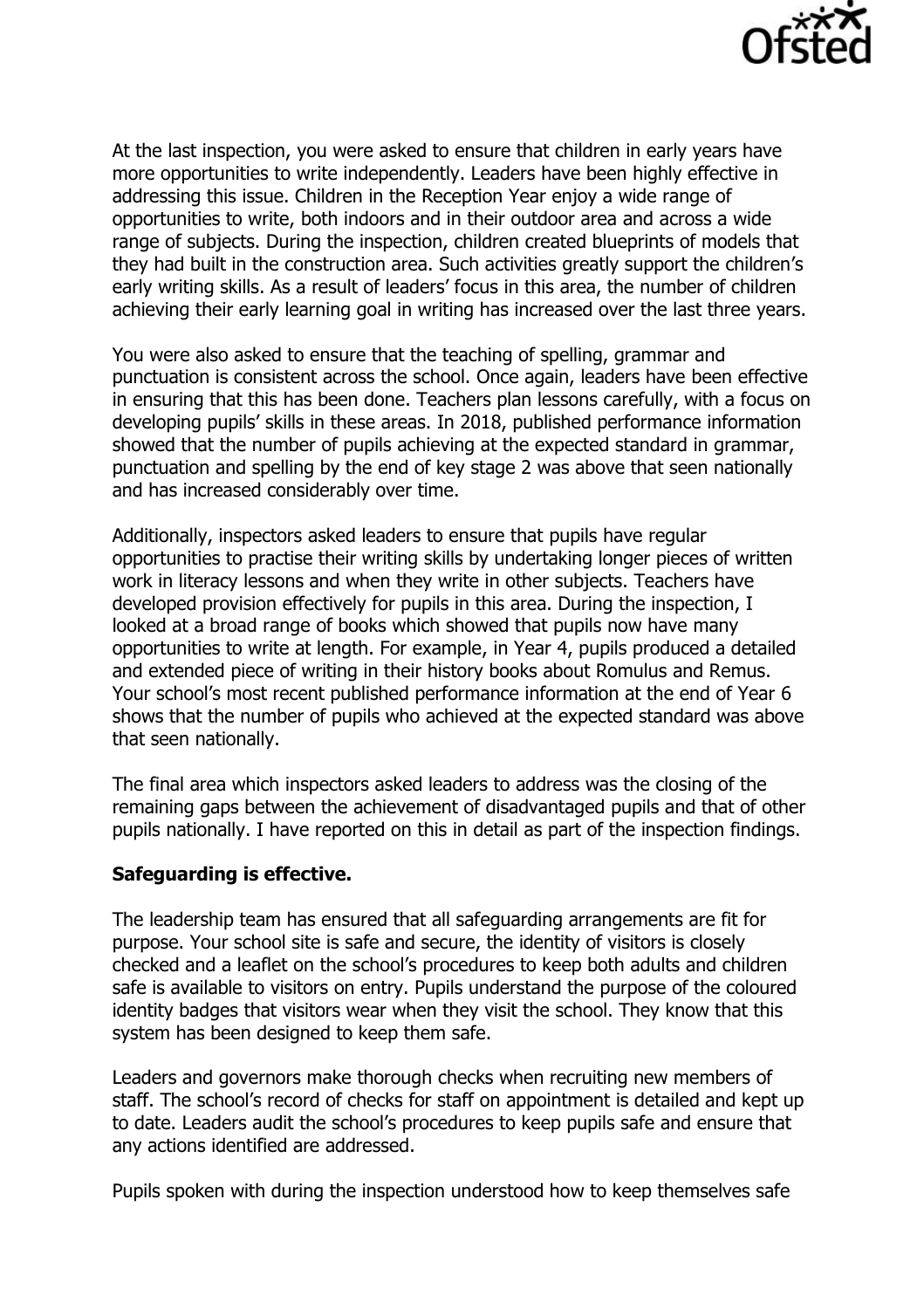

both in the real world and online. They are aware of the importance of a healthy diet and value opportunities to play sport to improve their health and well-being. 'Pupil safety scouts', who are nominated by every class, play a valuable role in checking the school's procedures to keep pupils safe.

All members of staff who responded to Ofsted's online survey said that the school deals well with instances of bullying.

## **Inspection findings**

- During the inspection, I shared with you a number of lines of enguiry. The first considered how effective leaders have been in closing the gap between the achievement of disadvantaged pupils and that of other pupils nationally. Leaders look closely at the performance information on disadvantaged pupils and compare this to the performance of other pupils in the school and of pupils nationally. Leaders use this information to ensure that disadvantaged pupils who are falling short of what is expected of them receive additional support in subjects such as English and mathematics.
- Leaders are working closely with teachers to reduce the additional support that disadvantaged pupils need by ensuring that work is well planned in lessons to fully meet their needs. This is showing some signs of success. In 2018, for example, the number of disadvantaged pupils who achieved the expected standard by the end of Year 6 in reading was broadly in line with that seen nationally. However, such achievement is currently inconsistent between classes and sometimes between subjects. This is because leaders' drive to ensure that teachers plan to full effect for the needs of disadvantaged pupils is not yet fully embedded.
- We also looked at ways in which leaders are supporting teachers to increase the challenge they provide in reading, writing and mathematics lessons for the most able pupils in key stage 2, including those who are disadvantaged. Historically, there have been inconsistencies in the quality of teaching which have led to a lack of challenge in some lessons. You are taking action to resolve this issue. As a result, provision is beginning to develop well. Leaders have provided training for teachers in a range of curriculum areas and are working to develop further the range of opportunities within the curriculum to challenge and engage the most able pupils. As a result, work in pupils' books and the school's current progress information are beginning to show stronger progress for the most able pupils, including those who are disadvantaged. However, leaders are aware that further time is needed to further embed changes, as currently improvements still remain inconsistent across some subjects and classes.
- You are working effectively with governors, other leaders and staff to enhance your curriculum. This is to ensure that pupils develop their skills even further in a broad range of subjects, including English and mathematics, but also art, drama and music. Staff spoken with during the inspection were very enthusiastic about opportunities within the curriculum to enrich pupils' learning. For example, they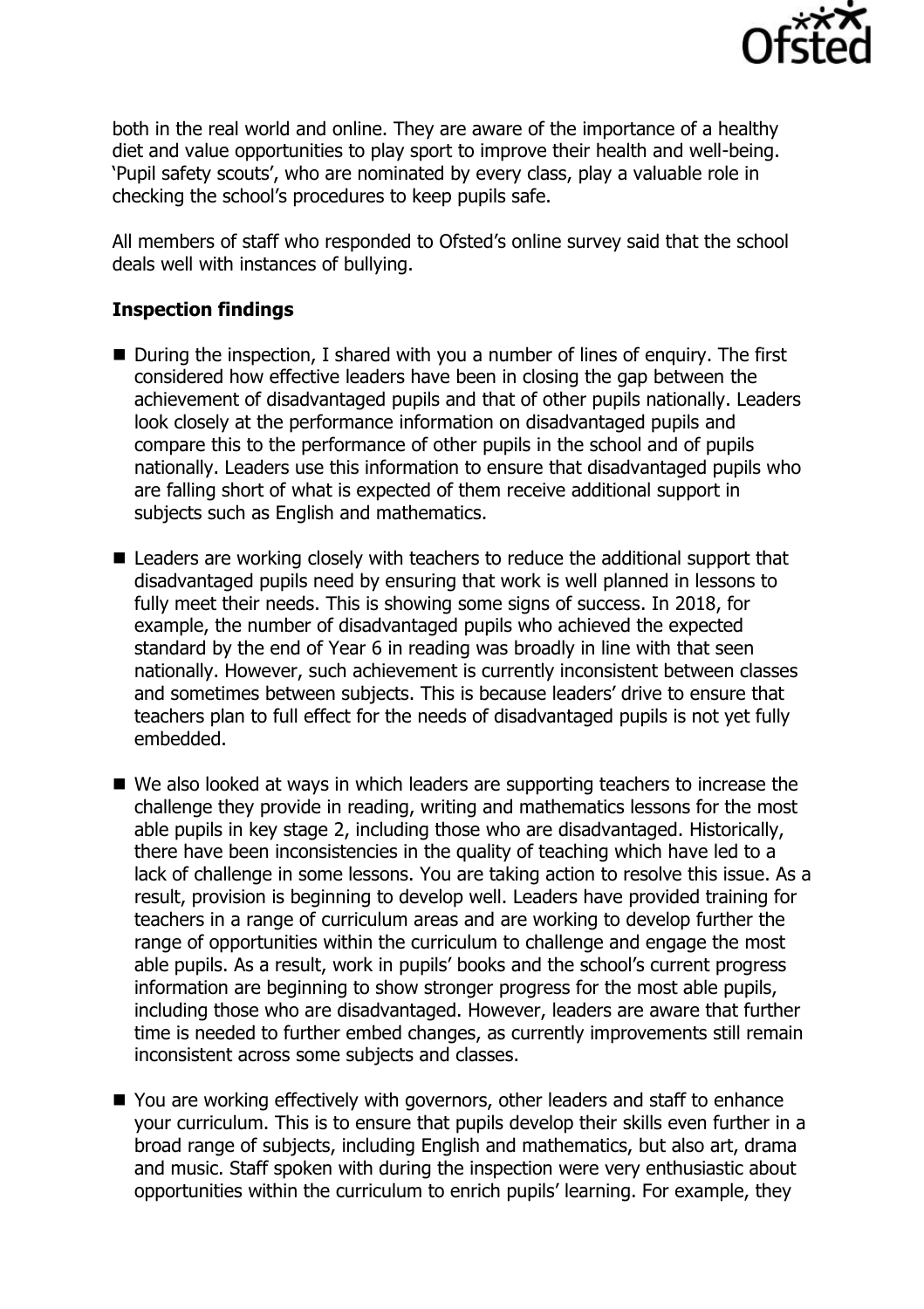

spoke of the opportunity pupils had to make poppies on a local beach as part of their study of the First World War. During the inspection, pupils were enjoying a singing workshop in your 'opera room', which is a highly engaging area which replicates a small theatre. This is in preparation for a whole-school event called 'Ursuline Eurovision 2019'. Additionally, leaders are currently designing a 'creative hub', where pupils can undertake art and design activities. Such developments to the curriculum are ensuring that all pupils, including the most able and those who are disadvantaged, receive learning which excites and engages them and challenges their thinking further.

# **Next steps for the school**

Leaders and those responsible for governance should ensure that:

- $\blacksquare$  they embed changes to ensure that an increased proportion of the most able pupils achieve the higher standards in reading, writing and mathematics by the end of key stage 2
- $\blacksquare$  they continue to support teachers in preparing work for disadvantaged pupils that meets their needs and challenges their thinking, most notably in reading, writing and mathematics.

I am copying this letter to the chair of the governing body, the director of education for the Archdiocese of Liverpool, the regional schools commissioner and the director of children's services for Sefton. This letter will be published on the Ofsted website.

Yours sincerely

Gill Pritchard **Her Majesty's Inspector**

### **Information about the inspection**

During the inspection, I met with pupils to gain their views of school life and their understanding of safety. I held meetings with you and your two assistant headteachers to discuss your school's evaluation of performance, improvement planning and safeguarding procedures. I met with the chair of your governing body and two other governors to consider aspects of school leadership and safeguarding. I also met leaders who are in charge of English, mathematics and early years to discuss my key lines of enquiry. I spoke with a diocesan school improvement advisor.

I looked at pupils' progress in books and reviewed documentation, which included your evaluation of the school's strengths and areas for improvement and the school development plan. I considered 65 responses to Ofsted's online survey Parent View, 64 responses to Ofsted's free-text parent survey, 16 responses to the staff survey and 60 responses to the pupils' survey.